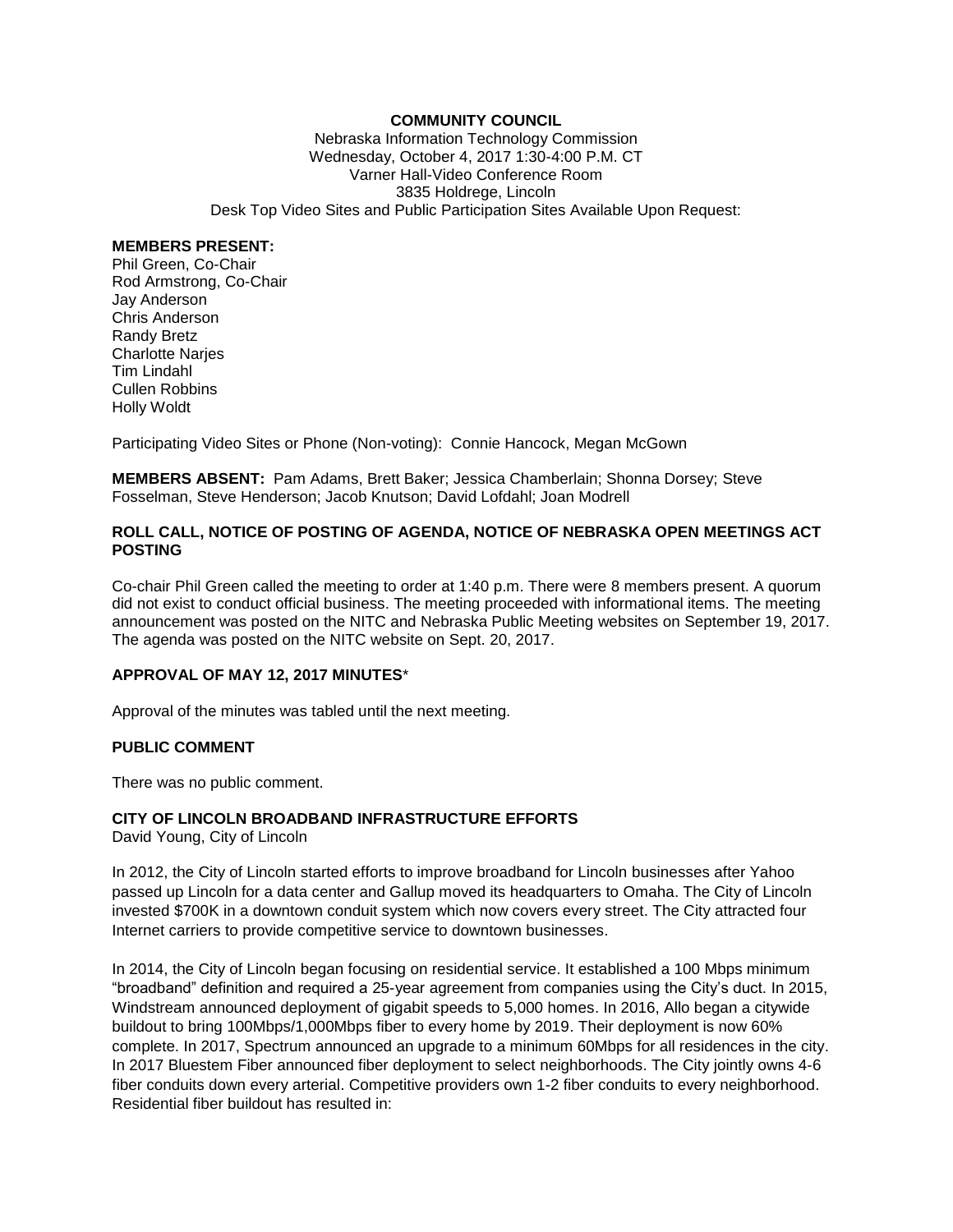- $\bullet$  400+ new jobs
- \$20 million/year in new salaries
- \$200 million infrastructure investment
- $\bullet$  1,000 miles of new fiber (2,000 miles by 2020)

In 2018, the City will begin a Wireless Initiative to provide free public Wi-Fi planned for citizens, students, and visitors. The City of Lincoln is planning for 100 small cell light pole placements by 2018 via Verizon, Sprint (d.b.a. Mobilitie) and AT&T (d.b.a. wireless aggregator). In addition, future plans include 200 small cell light pole placements by 2019 and 400 small cell light pole placements by 2022.

The city has standardized the design of light poles and now has a contract for 25,000 replacements. Wireless companies are invited to propose placement or re-placement of single small cell light poles. The company purchases and pays for the construction; the city then owns the pole. Backhaul to each light pole will be fiber through one of the fiber companies serving the City of Lincoln.

Members commented that there are towns right outside Lincoln that have problems with connectivity. There is a need for a statewide broadband plan.

## **PUBLIC-PRIVATE PARTNERSHIPS**

Tim Lindahl, Wheatbelt Public Power District

Mr. Lindahl distributed a map indicating the coverage (green color areas) of 2,400 miles of installed electrical service in the Panhandle area of Nebraska. The black dots are distribution centers. The blue color area indicates NebraskaLink's infrastructure. Mr. Lindahl commented that a statewide broadband plan is needed. Solving the last mile will require extending the existing backbone. One concept is to use wireless for the last mile. The second concept is to partner with municipalities. A public/private partnership may be the only way that broadband to everyone in remote rural areas can be provided. Representatives of public power are meeting with representative of the telecommunications industry later this month. Easement and liability issues will also need to be worked out.

# **QUESTIONS FOR BROADBAND TASK FORCE**

Nebraska Public Service Commissioner Mary Ridder has formed a broadband task force in response to the expected availability of federal funds for broadband infrastructure projects. At the July NITC meeting, commissioners were very interested in broadband. Commissioner Ridder invited two representatives of the NITC, Ms. Byers and Commissioner Shane Greckel, to serve on the Broadband Task Force. The Broadband Task Force meets next week. Task force members have been asked to provide input on five questions. Ms. Byers shared input from Commissioners with the Council and asked members for their input.

1. Should there be a Nebraska-specific definition of broadband? Should it be based on minimum speeds or some other measurement?

*The Council did not make a recommendation on this question. The Council needed more information on how the definition would be used, how it would be adjusted, etc. in order to make an informed recommendation.*

2. Should Nebraska formally adopt a policy goal of ensuring ubiquitous broadband availability, regardless of cost?

*The Council felt that Nebraska should adopt a policy goal of ensuring ubiquitous broadband availability, but that cost should be a consideration.*

3. Should there be technology preferences for the means by which broadband availability is deployed?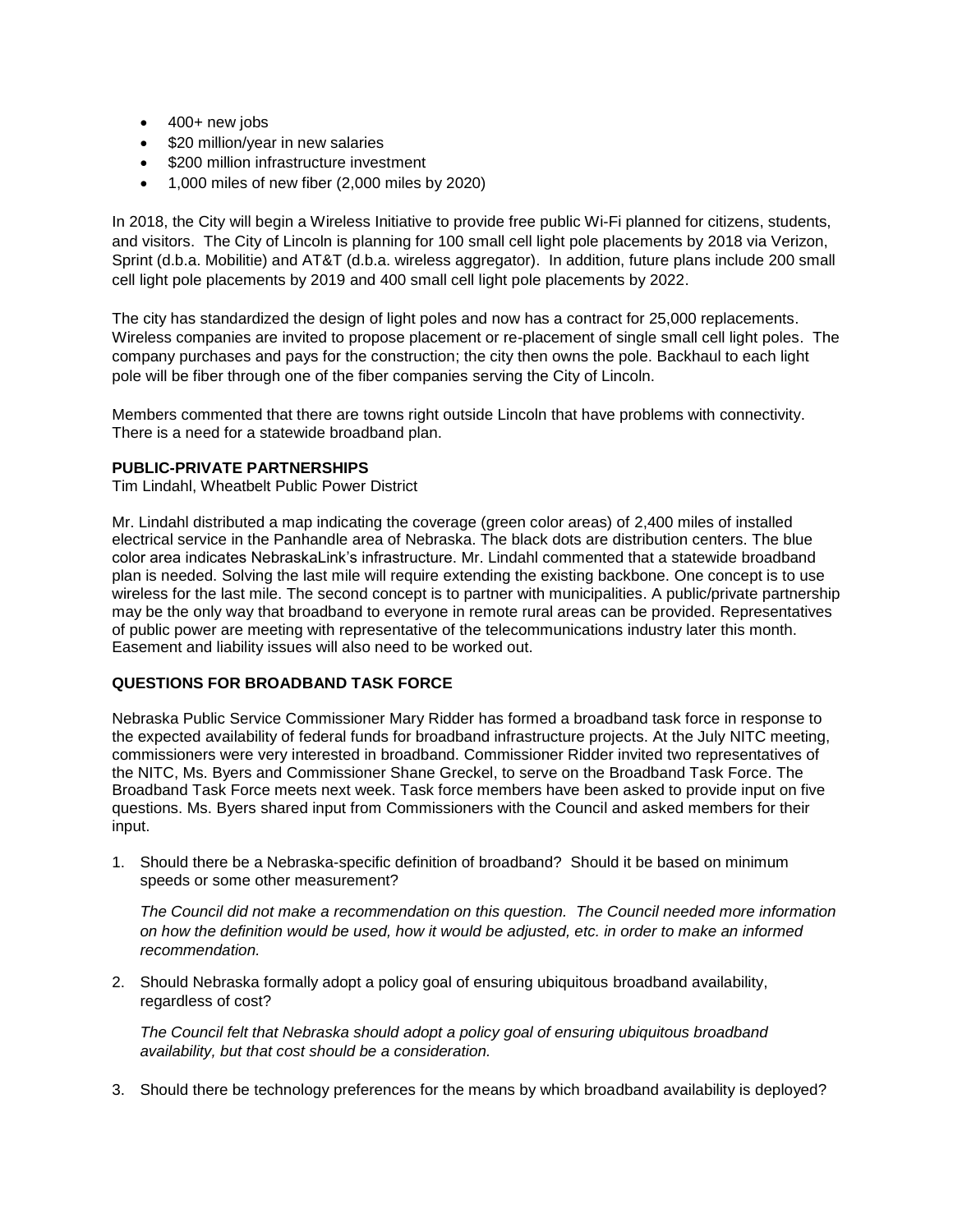*The Council did not recommend establishing a technology preference. The Council recognized that while fiber offers the best performance, it may not be cost-effective to deploy fiber in all areas. Wireless technologies may be the most cost-effective method of deploying broadband in some areas. Since wireless technologies require fiber to the tower, small cell or other transmitting device, consideration should be given to getting fiber further out.* 

4. Should the State of Nebraska maintain restrictions on the provision of broadband services by political subdivisions of the state? In the alternative, should exception be allowed that would enable the formation and operation of public-private partnerships that enable broadband deployment?

*Council members supported maintaining restrictions on the provision of broadband services by political subdivisions of the state. Council members were very supportive of private-public partnerships. The City of Lincoln provides a good model for public-private partnerships. Public power may be a potential partner.*

5. Are existing cost recovery mechanisms adequate to ensure that all Nebraskans will have access to broadband services that are reasonably comparable in cost and service quality?

*Council members felt that the PSC and those in the industry would be better able to answer this question.* 

*Council members felt that if existing cost recovery mechanisms were adequate to ensure that all Nebraskans will have access to broadband services that are reasonably comparable in cost and service quality, we probably would not be having these conversations.*

## **MEMBERSHIP**

The PSC nominated Mary Ridder to serve as their representative on the NITC Community Council. It was agreed by group consensus to approve the nomination.

The membership recommendation will go to the NITC at their meeting on November 9.

# **ACTION ITEMS**

Ms. Byers drafted action items for the Council's consideration. Members expressed their support for the following action items:

# **Action: Support the efforts of communities to address broadband-related development by sharing broadband-related news and highlighting exemplary programs through the Broadband Nebraska newsletter, social media, and other activities through the Nebraska Broadband Initiative.**

**Lead:** NITC Community Council, University of Nebraska-Lincoln Extension and Center for Applied Rural Innovation, Nebraska Public Service Commission, and Nebraska Library Commission

**Participating Entities:** NITC Community Council, Nebraska Public Service Commission, University of Nebraska-Lincoln Extension and Center for Applied Rural Innovation, the AIM Institute, and other interested stakeholders.

### **Timeframe:** 2017-2018

**Funding:** Leveraging existing resources

### **Targets/Deliverables:**

- 1. At least 4 issues of Broadband Nebraska Newsletter per year
- 2. Other partnership activities

### 2. **Action: Expand awareness and address the need for digital inclusion and equitable**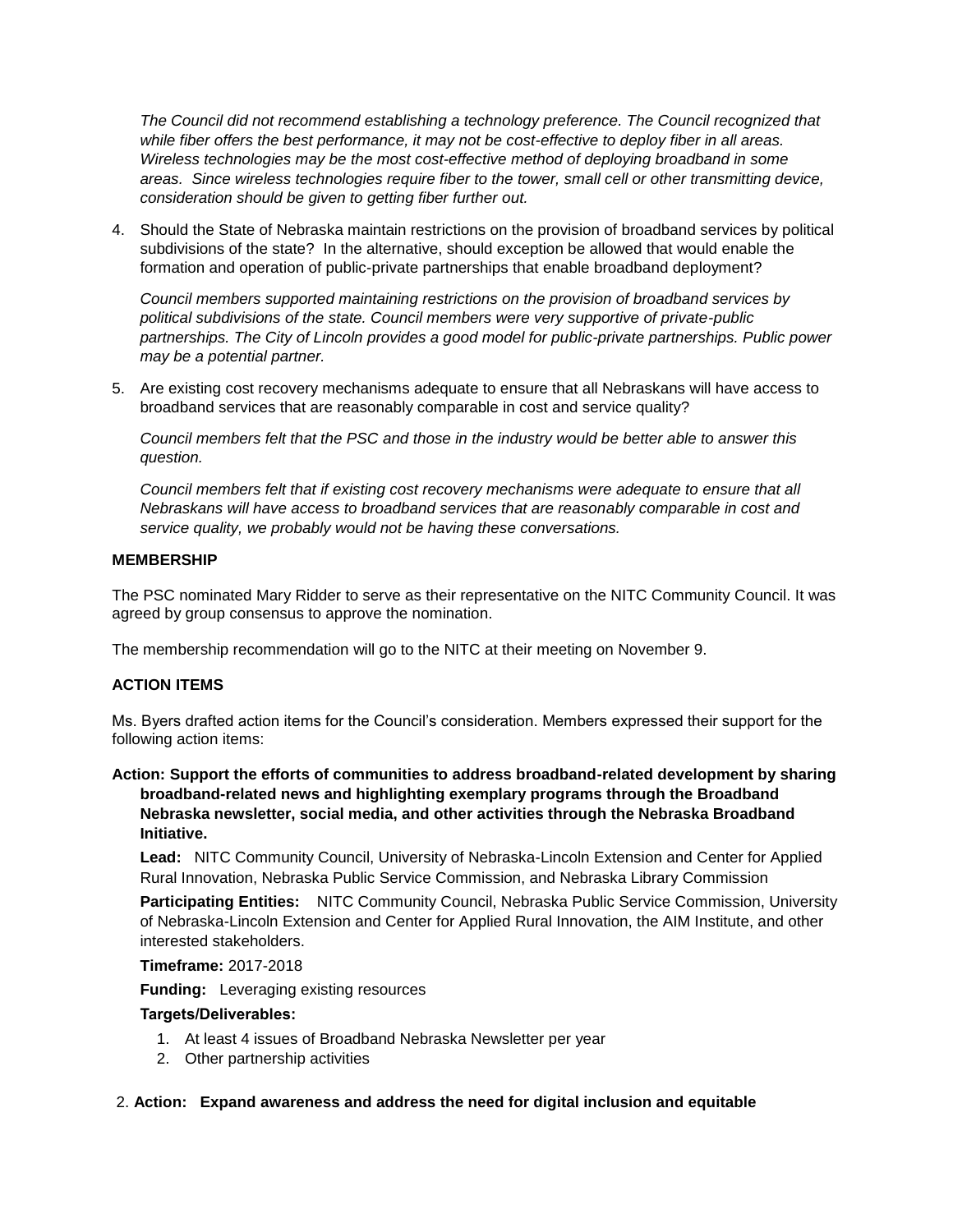# **broadband access through educational materials, best practices and community outreach.**

**Lead**: Community Council and Education Council

**Participating Entities**: NITC Community Council, Education Council, Nebraska Broadband Initiative **Timeframe**: 2017-2018

**Funding**: Leveraging Existing Resources

# **Targets/Deliverables:**

- 1. Develop and share educational materials and profiles of exemplary programs.
- 2. Work with the Community Council, Education Council and Nebraska Broadband Initiative to develop an outreach program to help communities better understand and address digital equity issues.

# 3. **Action: Support the efforts of Network Nebraska and the Education Council to address digital equity and to explore partnerships to improve library broadband access.**

Ms. Byers will flesh out the third action item.

# **UPDATES**

**2017 Nebraska Broadband Today Conference.** The 2017 Nebraska Broadband Conference will be held on October 26 at the Lincoln Marriott Cornhusker Hotel. Members were asked to share the information with their sectors and others who would be interested.

**Makerspace Grants and Library Broadband Updates.** Nebraska Library Commission was recently awarded a National Leadership Grant of \$530,732 by the Institute of Museum and Library Services (IMLS) to establish rotating makerspaces with the University of Nebraska Lincoln (UNL), Nebraska Innovation Studio, Nebraska Extension, Regional Library Systems, and local public libraries.

The initial local library partners that will host one of the four rotating makerspaces are:

- Ainsworth Public Library
- Ashland Public Library
- Bridgeport Public Library
- Broken Bow Public Library
- Central City Public Library
- Crete Public Library
- **•** Geneva Public Library
- Loup City Public Library
- Nebraska City, Morton-James Public Library
- Neligh Public Library
- Norfolk Public Library
- North Platte Public Library
- Plattsmouth Public Library
- Ravenna Public Library
- Scottsbluff, Lied Scottsbluff Public Library
- Sidney Public Library, Special Model Program Partner
- South Sioux City Public Library
- Wayne Public Library